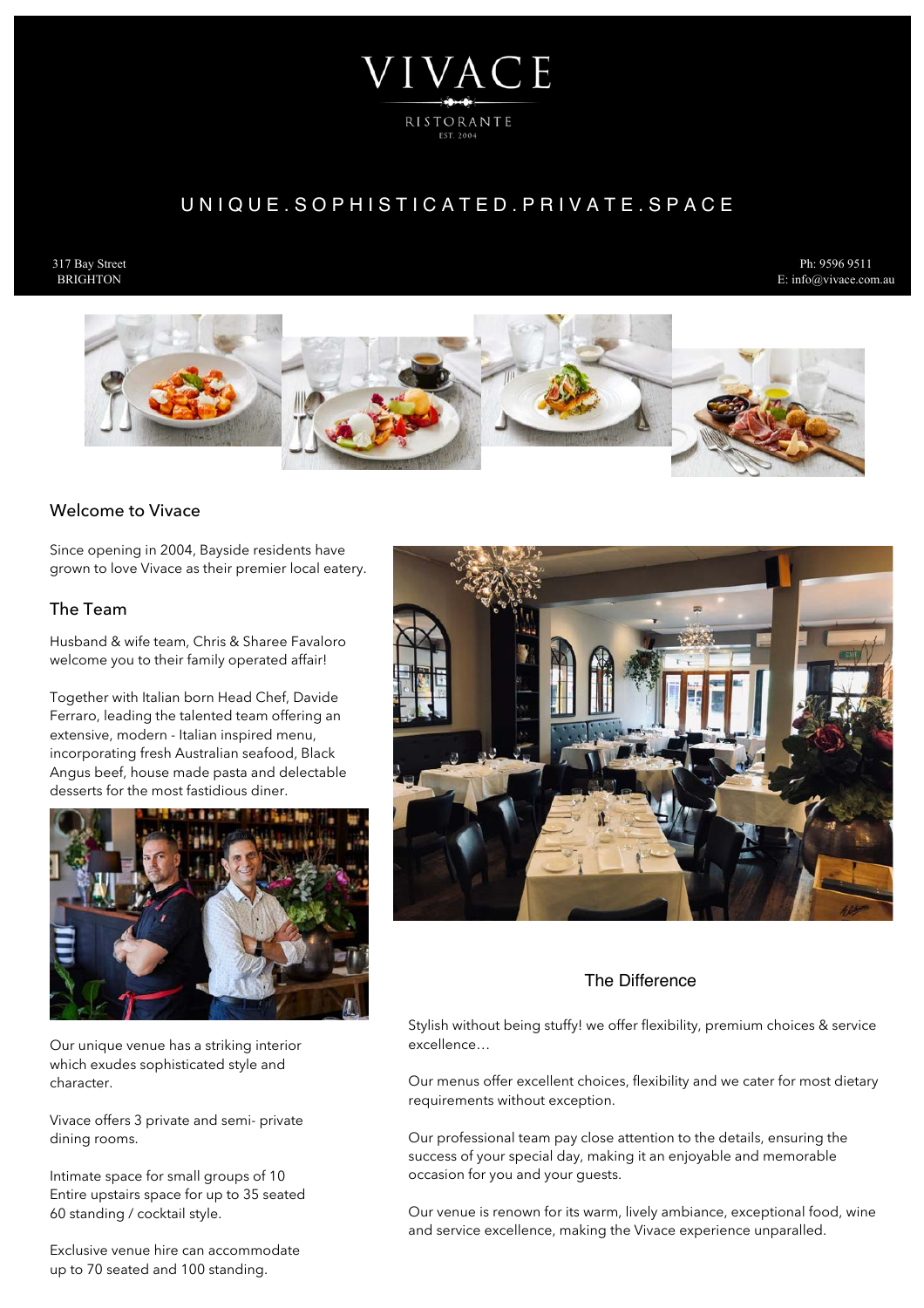# FUNCTION MENU PACKAGES

| <b>HOUSE</b><br>\$85 PP<br>lunch & dinner                                                                                                                                                        | <b>CLASSIC</b><br>\$95 PP<br>lunch & dinner                                                                                                                                            | SIGNATURE (1)<br>\$115 PP<br>lunch & dinner                                                                                                                                                             | SIGNATURE (2)<br>\$125 PP<br>lunch & dinner                                                                                                                                                                                                | 2 COURSE<br><b>LUNCH</b><br>\$75/\$90PP                                                                                                                                                                                          | <b>EXTRA OPTIONS</b><br>& TAILORED PACKAGES                                                                                                                                                                                                                                                                                                                                                                                                              |
|--------------------------------------------------------------------------------------------------------------------------------------------------------------------------------------------------|----------------------------------------------------------------------------------------------------------------------------------------------------------------------------------------|---------------------------------------------------------------------------------------------------------------------------------------------------------------------------------------------------------|--------------------------------------------------------------------------------------------------------------------------------------------------------------------------------------------------------------------------------------------|----------------------------------------------------------------------------------------------------------------------------------------------------------------------------------------------------------------------------------|----------------------------------------------------------------------------------------------------------------------------------------------------------------------------------------------------------------------------------------------------------------------------------------------------------------------------------------------------------------------------------------------------------------------------------------------------------|
| Entrèe<br>Chefs Antipasto<br>to share<br>Guest choice of<br>4 Mains<br>with side salad<br>Guest choice of<br>4 Desserts<br>* Celebration Cake<br>byo cake served in<br>lieu of dessert<br>\$80pp | Guest choice of<br>4 Entrèe<br>Guest choice of<br>4 Mains<br>with side salad<br>Guest choice of<br>4 Desserts<br>* Celebration Cake<br>byo cake served in<br>lieu of dessert<br>\$90pp | Premium menu<br>Guest choice of<br>5 Entrèe<br>Guest choice of<br>5 Mains<br>with side salad<br>Guest choice of<br>5 Desserts<br>* Celebration Cake<br>byo cake served<br>in lieu of dessert<br>\$110pp | Premium menu<br>Entrèe<br>Chefs Antipasto<br>&<br>Seafood Platters<br>to share<br>Guest choice of<br>5 Mains<br>with side salad<br>Guest choice of<br>5 Desserts<br>* Celebration Cake<br>byo cake served in<br>lieu of dessert<br>\$120pp | Guest may choose<br>Any 2 Courses<br>from Classic or<br>Signature 1 Menu<br>Entrèe & Main<br>or Main & Dessert<br>CLASSIC-\$75<br>SIGNATURE - \$90<br>* Lunch Only*<br>* Celebration Cake<br>byo served for dessert<br>$+$ \$5pp | - Add Calamari Platter (serves 5)<br>\$45ea<br>- Add Arancini (min10pce) \$6ea<br>Add Antipasto platter (serves 5)\$65<br>- Oysters 1/2 dozen \$30<br>- Roast garlic & herb potatoes \$12ea<br>- Shoestring Fries \$10ea<br>- Seasonal greens \$14ea<br>* Celebration Cakes<br>Bring your own cake to be served<br>in lieu of dessert<br>OR<br>* BYO token cake - No changes<br>to the menu, no charge<br>* BYO Cake - 2 course lunch-<br>\$5pp cake fee |







BEVERAGES

Beverages may be purchased on consumption basis

Our professional staff have excellent knowledge regarding food & wine.

We can assist you in selecting beverages from our extensive wine list which we will offer your guests to compliment the menu choices.

B.Y.O is not available for private dining

Beverage packages are available upon request.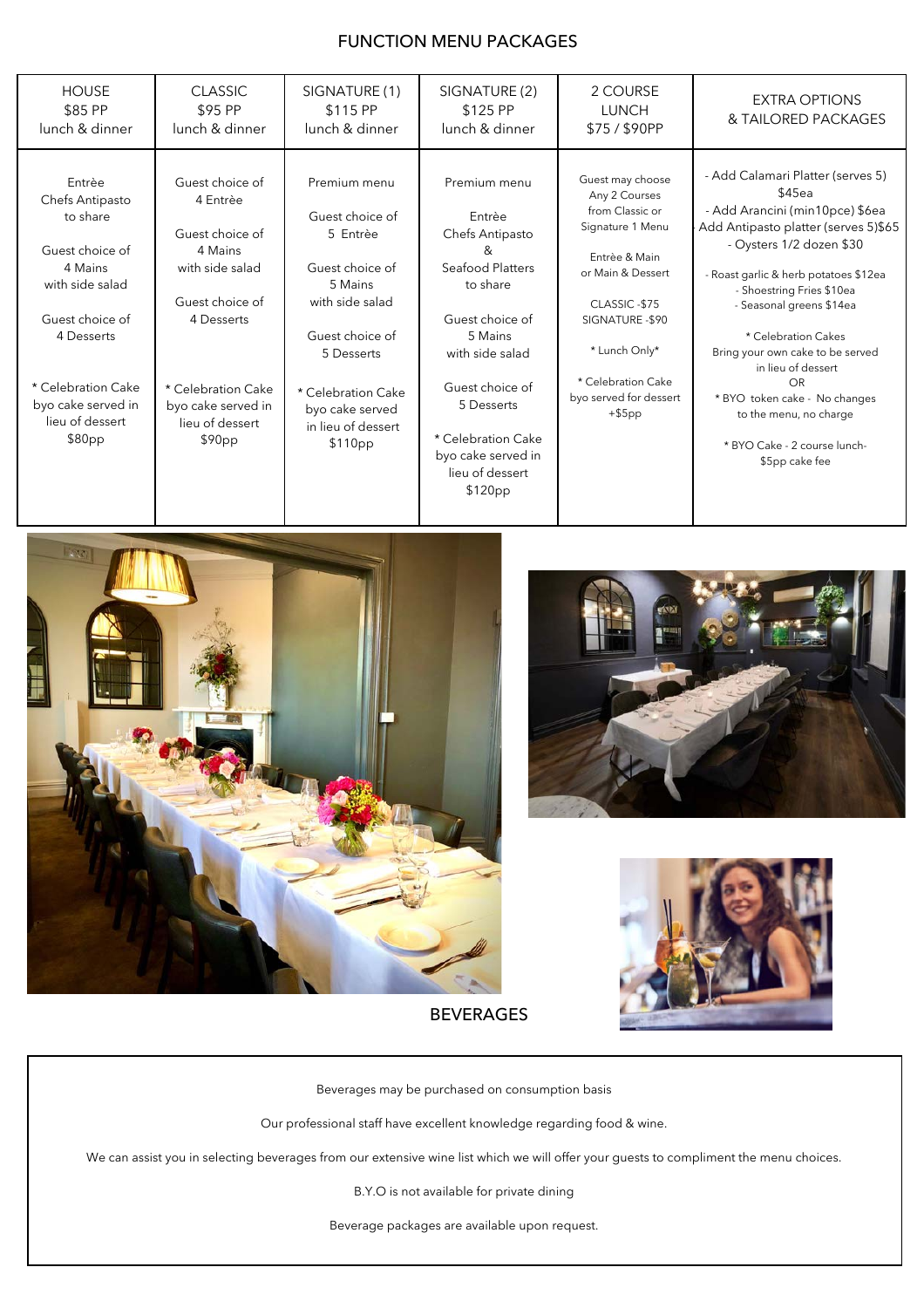# HOUSE MENU \$85 PER PERSON

(sample menu)

### STARTER (shared)

Chefs Antipasto to share

 San Daniele prosciutto, artisanal felino salami, charred vegetables, house pickles, warm olives, pecorino, house baked bread (\*vegetarian option available upon request\*)

Optional - Add calamari / Add arancini

### MAIN (choice)

House made gnocchi di ricotta, san marzano tomato, bufalo mozzarella, pesto (v) (gf)

Pan roasted Snapper fillet, kipfler potato, taragon, spring onion, crushed hazelnut & salmoriglio dressing (gf)

18 Hour slow cooked Southdown Gippsland lamb, Sicilian fregola, dried apricot, fennel, Persian fetta, red wine jus (gf)

Morton Bay bug & saffron risotto, asparagus, squash, lemon mascarpone, pistacchio, chives (gf) (v) (vgoa)

*Side salad of wild rocket, parmesan, walnuts, balsamic dressing*

### DESSERT (choice)

Warm Belgian chocolate fondant, salted caramel, raspberry coulis, pistacchio crumb, vanilla bean ice cream

Vanilla & white chocolate panna cotta, mango, hazelnut, rhubarb, coconut meringue (gf)

Affogato-House made honeycomb, vanilla bean ice cream, espresso

Cheese plate, selection of local & imported cheese, preserves, muscatel & lavosh

*\* Menu is subject to change with seasonal variation & produce availability*



ENTRÈE (choice)

Canadian Scallops, citrus, mint, pea, crispy pancetta (gf)

Zucchini flowers tempura, chèvre goats cheese, leek & pistacchio, smoked tomato and beetroot relish (v)(gf)

Calamari fritti, radicchio, fennel, Sicilain anchovy & taragon aioli (gf)

Caprese - Heirloom tomato, bufalo mozzarella, basil, shallots, pine nut pesto, aged balsamic (v)(gf)(dfoa)

### MAIN (choice)

House made gnocchi di ricotta, san marzano tomato, bufalo mozzarella, pesto (v) (gf)

Pan roasted Snapper fillet, kipfler potato, taragon, spring onion, crushed hazelnut & salmoriglio dressing (gf)

18 Hour slow cooked Southdown Gippsland lamb, Sicilian fregola, dried apricot, fennel, Persian fetta, red wine jus (gf)

Morton Bay bug & saffron risotto, asparagus, squash, lemon mascarpone, pistacchio, chives (gf) (v) (vgoa)

*Side salad of wild rocket, parmesan, walnuts, balsamic dressing*

DESSERT (choice)

Warm Belgian chocolate fondant, salted caramel, raspberry coulis, pistacchio crumb, vanilla bean ice cream

Vanilla & white chocolate panna cotta, mango, hazelnut, rhubarb, coconut meringue (gf)

Affogato-House made honeycomb, vanilla bean ice cream, espresso

Cheese plate, selection of local & imported cheese, preserves, muscatel & lavosh

*\* Menu is subject to change with seasonal variation & produce availability*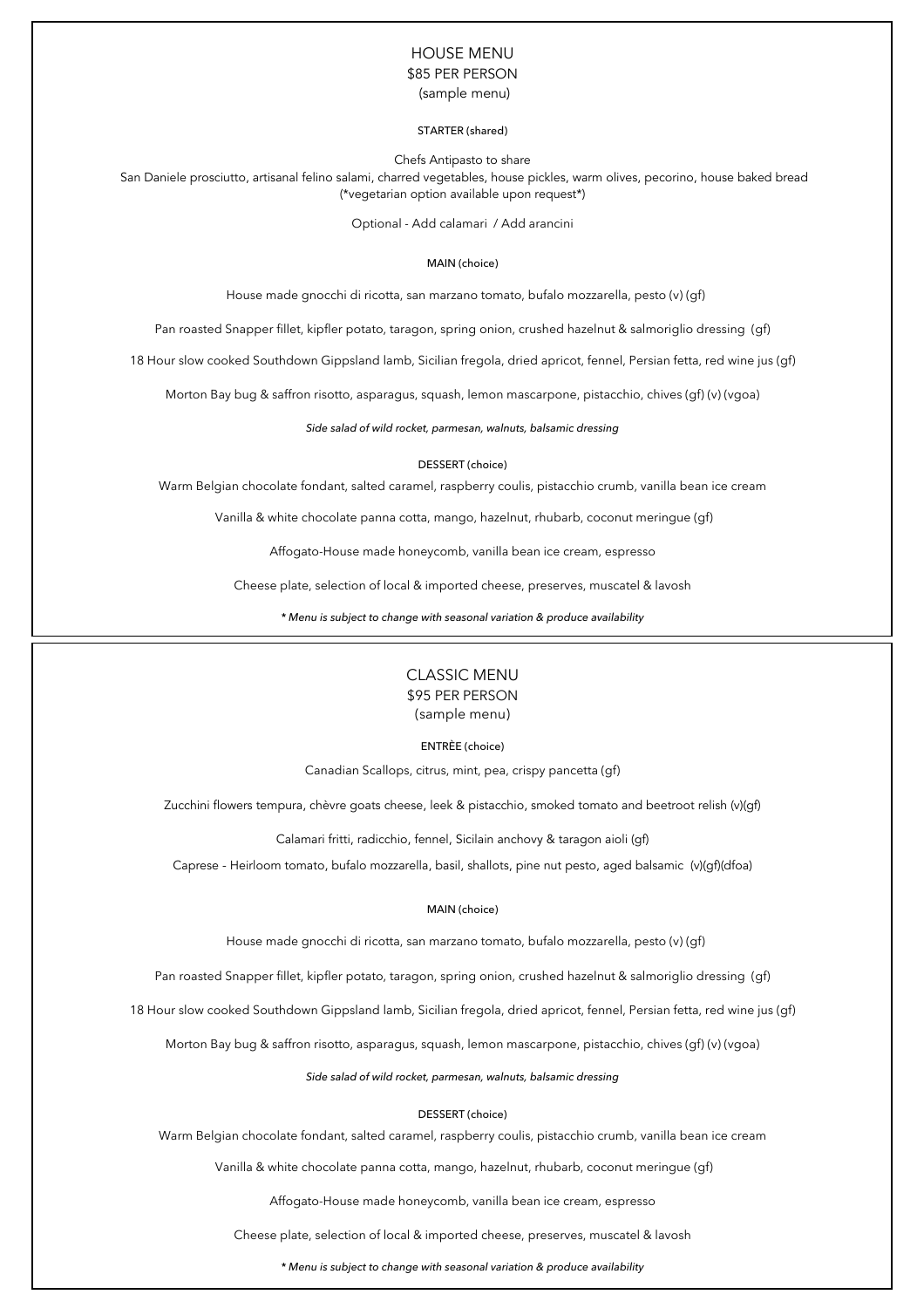### SIGNATURE MENU (1.)

\$115 PER PERSON

(sample menu)

### ENTRÈE (choice)

Freshly shucked Australian oysters, shallot & chardonnay vinegar (5) (gf)

Canadian Scallops, citrus, mint, pea, crispy pancetta (gf)

Western Pacific Yellowfin tuna crudo, horseradish mayo, capers, olive crumb (gf)

Calamari fritti, radicchio, fennel, Sicilain anchovy & taragon aioli (gf)

Zucchini flowers tempura, chèvre goats cheese, leek & pistacchio, smoked tomato and beetroot relish (v)(gf)

### MAIN (choice)

House made gnocchi di ricotta, san marzano tomato, bufalo mozzarella, pesto (v) (gf)

Pan roasted Snapper fillet, kipfler potato, taragon, spring onion, crushed hazelnut & salmoriglio dressing (gf)

Ravens Creek dry aged pork belly, parsnip, silverbeet, spiced pear, sherry vinegar jus (gf)

'Signature' Seafood linguini, salmon, prawns, mussels, scallops, chilli, garlic, olives, wild rocket (df) (gfoa)

John Dee QLD Wagyu MBS 3+ Grain fed Scotch fillet, roast carrot puree, red wine jus (300g) (gf)

*Side salad of wild rocket, parmesan, walnuts, balsamic dressing* 

### DESSERT (choice)

Warm Belgian chocolate fondant, salted caramel, raspberry coulis, pistacchio crumb, vanilla bean ice cream Vanilla & white chocolate panna cotta, mango, hazelnut, rhubarb, coconut meringue (gf) Lemon citrus curd, frangipane crumb, coconut meringue, raspberry coulis, macarpone, fresh berries (gf) Cheese plate, selection of local & imported cheese, preserves, muscatel & lavosh Affogato- Housemade honeycomb, vanilla bean icecream, espresso (gf) (with liqueuer choice: Kahlua/ Frangelico / Galliano / Cointreau )

> *(v) vegetarian (gf) gluten free (df) dairy free ( vg) vegan \* Menu is subject to change with seasonal variation & produce availability*

### SIGNATURE MENU (2.) \$125 PER PERSON (sample menu)

ENTRÈE

Chefs Antipasto & Seafood Platters to share

 San Daniele prosciutto, artisanal felino salami, charred vegetables, house pickles, warm olives, pecorino, house baked bread Freshly shucked Australian oysters, W.A Shark Bay Scallops, Calamari fritti, QLD Skull Island Tiger Prawns

### MAIN (choice)

House made gnocchi di ricotta, san marzano tomato, bufalo mozzarella, pesto (v) (gf)

Pan roasted Snapper fillet, kipfler potato, taragon, spring onion, crushed hazelnut & salmoriglio dressing (gf)

Ravens Creek dry aged pork belly, parsnip, silverbeet, spiced pear, sherry vinegar jus (gf)

'Signature' Seafood linguini, salmon, prawns, mussels, scallops, chilli, garlic, olives, wild rocket (df) (gfoa)

John Dee QLD Wagyu MBS 3+ Grain fed Scotch fillet, roast carrot puree, red wine jus (300g) (gf)

*Side salad of wild rocket, parmesan, walnuts, balsamic dressing* 

### DESSERT (choice)

Warm Belgian chocolate fondant, salted caramel, raspberry coulis, pistacchio crumb, vanilla bean ice cream

Vanilla & white chocolate panna cotta, mango, hazelnut, rhubarb, coconut meringue (gf)

Lemon citrus curd, frangipane crumb, coconut meringue, raspberry coulis, macarpone, fresh berries (gf)

Cheese plate, selection of local & imported cheese, preserves, muscatel & lavosh

 Affogato- Housemade honeycomb, vanilla bean icecream, espresso (gf) (with liqueuer choice: Kahlua/ Frangelico / Galliano / Cointreau )

### *(v) vegetarian (gf) gluten free (df) dairy free ( vg) vegan*

*\* Menu is subject to change with seasonal variation & produce availability*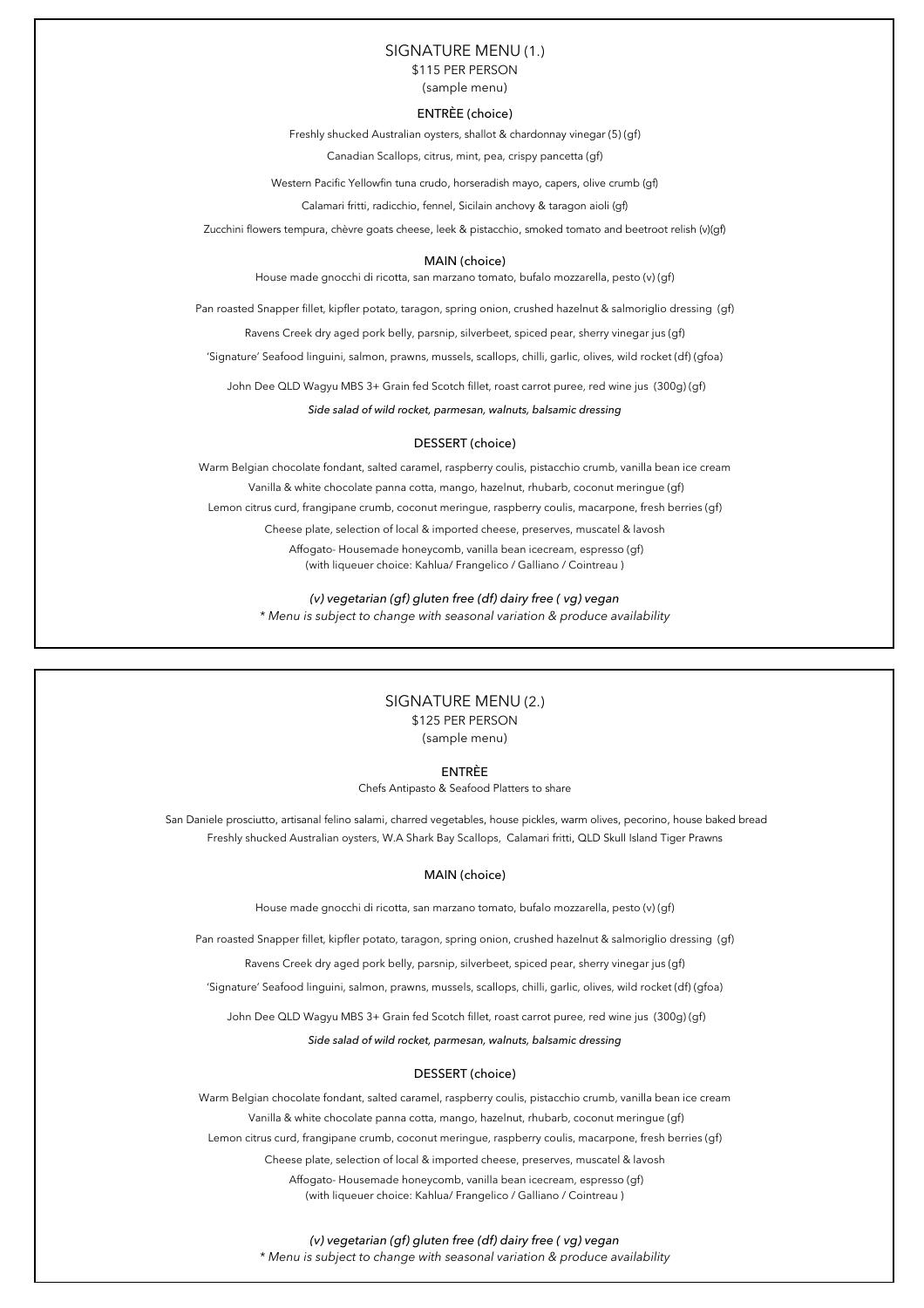# PRIVATE FUNCTION ROOM REQUIREMENTS Booking Terms & Conditions

| AREA CAPACITY                                    | SEATED                                                               |
|--------------------------------------------------|----------------------------------------------------------------------|
| Exclusive Venue Hire<br><b>Entire Restaurant</b> | 50-80<br>Alternate or Banquet style menu only                        |
| Upstairs Private Room 1                          | min 12 - 16                                                          |
| Upstairs Private Room 2                          | min 10-12                                                            |
| Upstairs Private Room 1&2<br>combined            | 17 - 35<br>subject to covid restrictions                             |
| Downstairs<br>Semi-private Room 3                | $10 - 20$<br>* varied minimum spend*<br><b>FRI/SAT DINNER - \$3K</b> |

| <b>MINIMUM SPEND</b><br>PER ROOM<br>includes food,<br>beverages & room<br>hire | PRIVATE<br><b>ROOM</b><br><b>LUNCH</b> | PRIVATE<br><b>ROOM</b><br><b>DINNER</b> | <b>EXCLUSIVE</b><br><b>VENUE HIRE</b><br><b>LUNCH</b> | <b>EXCLUSIVE</b><br><b>VENUE HIRE</b><br><b>DINNER</b> |
|--------------------------------------------------------------------------------|----------------------------------------|-----------------------------------------|-------------------------------------------------------|--------------------------------------------------------|
| TUES/WEDS/<br><b>THURS</b>                                                     | \$1000<br>per room                     | \$1000<br>per room                      | \$4000                                                | \$8000                                                 |
| <b>FRIDAY</b>                                                                  | \$1000<br>per room                     | \$1250<br>per room                      | \$5000                                                | \$10,000                                               |
| SATURDAY                                                                       | \$1000<br>per room                     | \$1250<br>per room                      | \$4000                                                | \$12,000                                               |
| <b>CLOSED</b><br>SUNDAY/<br><b>MONDAY</b>                                      |                                        |                                         | \$8,000                                               | \$10,000                                               |

# FUNCTION ROOM BOOKINGS T'C & C'S

All enquiries remain tentative until your completed booking form is received & deposit is paid to confirm. It is recommended to confirm your function booking as soon as possible to avoid disappointment from another party booking your preferred date.

Minimum spend indicated above is for a single Private Function Room.

Functions requiring both Room 1&2 for 17-35 guests will require the minimum spend for 2 rooms and a security deposit for each room at the time of booking.

Example: 10-16 guests requires 1 Room booking \$250 deposit and min spend \$1250 ( Fri/Sat night)

17-35 guests requires both room 1&2, \$500 deposit and min spend \$2500 ( Fri/Sat night).

Our 3 Private Dining Rooms are unique in size, flexibility and capacity. Your function room will be allocated according to availability, suitability and capacity required for the size of your function. Whilst you may request a function room preference, Vivace will endeavour to accommodate your wishes but will reserve the right to accommodate your function according to the most suitable space available. Requests for specific rooms are at the managers discretion.

## MINIMUM SPEND

Minimum spend includes all food, beverages & room hire. In the event that food & beverage do not reach the minimum spend, a 'room hire' fee applies. The fee charge will be the balance after all food & beverages are totalled, minus the deposit paid, to the amount indicated above as the minimum spend requirement.

## **MENUS**

Our menus a designed to cater for everyone, we do all possible to offer excellent choices including most dietary requirements, flexibilty and exceptional value. Whilst we endeavour to do our very best to cater for allergy requirements, it is impossible to guarantee cross contamination will not occur.

Functions with over 30 guest are required to select either a 'shared' option style menu or an 'alternate drop' menu. The menu will be tailored to suit your individual requirements.

# FUNCTION DURATION

Function duration ( Dinner) is up to 4 Hours / (Lunch) commencing from the time of arrival.

## Start / Finish Time

Lunch: anytime between 12:00pm - 4:00pm ( function must conclude no later than 4:00pm) Dinner: anytime between 5:30pm - 11:00pm ( function must conclude no later than 11:00pm) \* Functions that run over time ( more than 4 hours) will incur an additional charge of \$150 per 30 minutes\*

## BOOKING & CONFIRMATION

 All enquiries remain tentative until completed booking form and deposit are received and paid. Failure to secure your function room enquiry may result in the room being booked by another party at any time.

## GUEST NUMBERS CONFIRMATION

Final number of guest confirmation is required 48 hours in advance. *The number of guests that you confirm in writing prior to the day, will be the minimum number of people we will cater for and for which you will be charged regardless of attendance.*